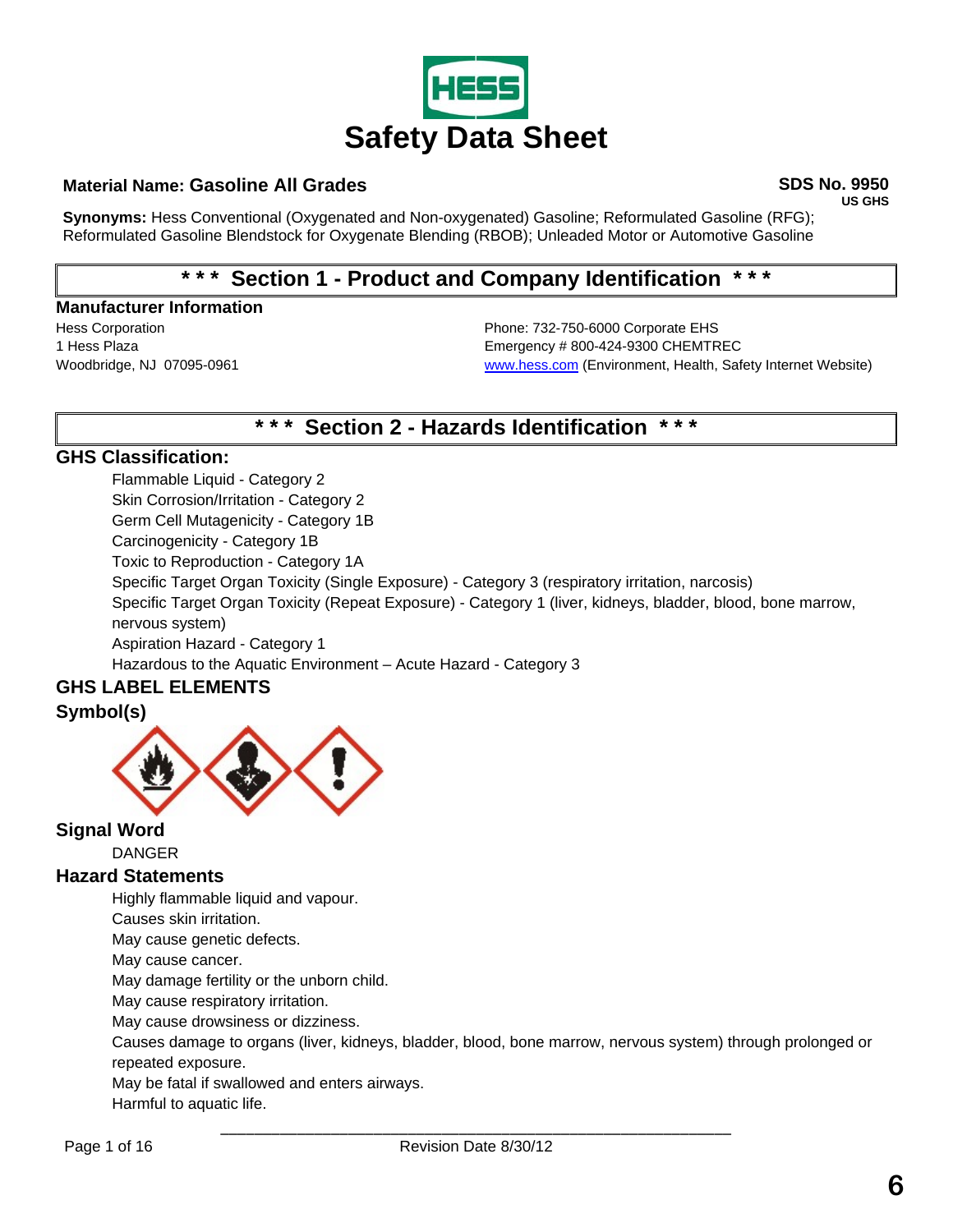#### **Material Name: Gasoline All Grades SDS No. 9950**

### **Precautionary Statements**

### **Prevention**

Keep away from heat/sparks/open flames/hot surfaces. No smoking Keep container tightly closed. Ground/bond container and receiving equipment. Use explosion-proof electrical/ventilating/lighting/equipment. Use only non-sparking tools. Take precautionary measures against static discharge. Wear protective gloves/protective clothing/eye protection/face protection. Wash hands and forearms thoroughly after handling. Obtain special instructions before use. Do not handle until all safety precautions have been read and understood. Do not breathe mist/vapours/spray. Use only outdoors or in well-ventilated area. Do not eat, drink or smoke when using this product. Avoid release to the environment.

#### **Response**

In case of fire: Use water spray, fog, dry chemical fire extinguishers or hand held fire extinguisher.

IF ON SKIN (or hair): Wash with plenty of soap and water. Remove/Take off immediately all contaminated clothing and wash before reuse. If skin irritation occurs, get medical advice/attention.

IF exposed or concerned: Get medical advice/attention.

IF INHALED: Remove victim to fresh air and keep at rest in a position comfortable for breathing. Call a poison center or doctor/physician if you feel unwell.

Get medical advice/attention if you feel unwell.

IF SWALLOWED: Immediately call a POISON CENTER or doctor/physician. Do not induce vomiting.

#### **Storage**

Store in a well-ventilated place. Keep cool. Keep container tightly closed. Store locked up.

#### **Disposal**

Dispose of contents/container in accordance with local/regional/national/international regulations.

# **\* \* \* Section 3 - Composition / Information on Ingredients \* \* \***

| CAS#           | Component                    | Percent     |
|----------------|------------------------------|-------------|
| 86290-81-5     | Gasoline, motor fuel         | 100         |
| 108-88-3       | Toluene                      | $1 - 25$    |
| 106-97-8       | <b>Butane</b>                | $<$ 10      |
| 1330-20-7      | Xylenes (o-, m-, p- isomers) | $1 - 15$    |
| 95-63-6        | Benzene, 1,2,4-trimethyl-    | <6          |
| 64-17-5        | Ethyl alcohol                | $0 - 10$    |
| $100 - 41 - 4$ | Ethylbenzene                 | $3$         |
| 71-43-2        | Benzene                      | $0.1 - 4.9$ |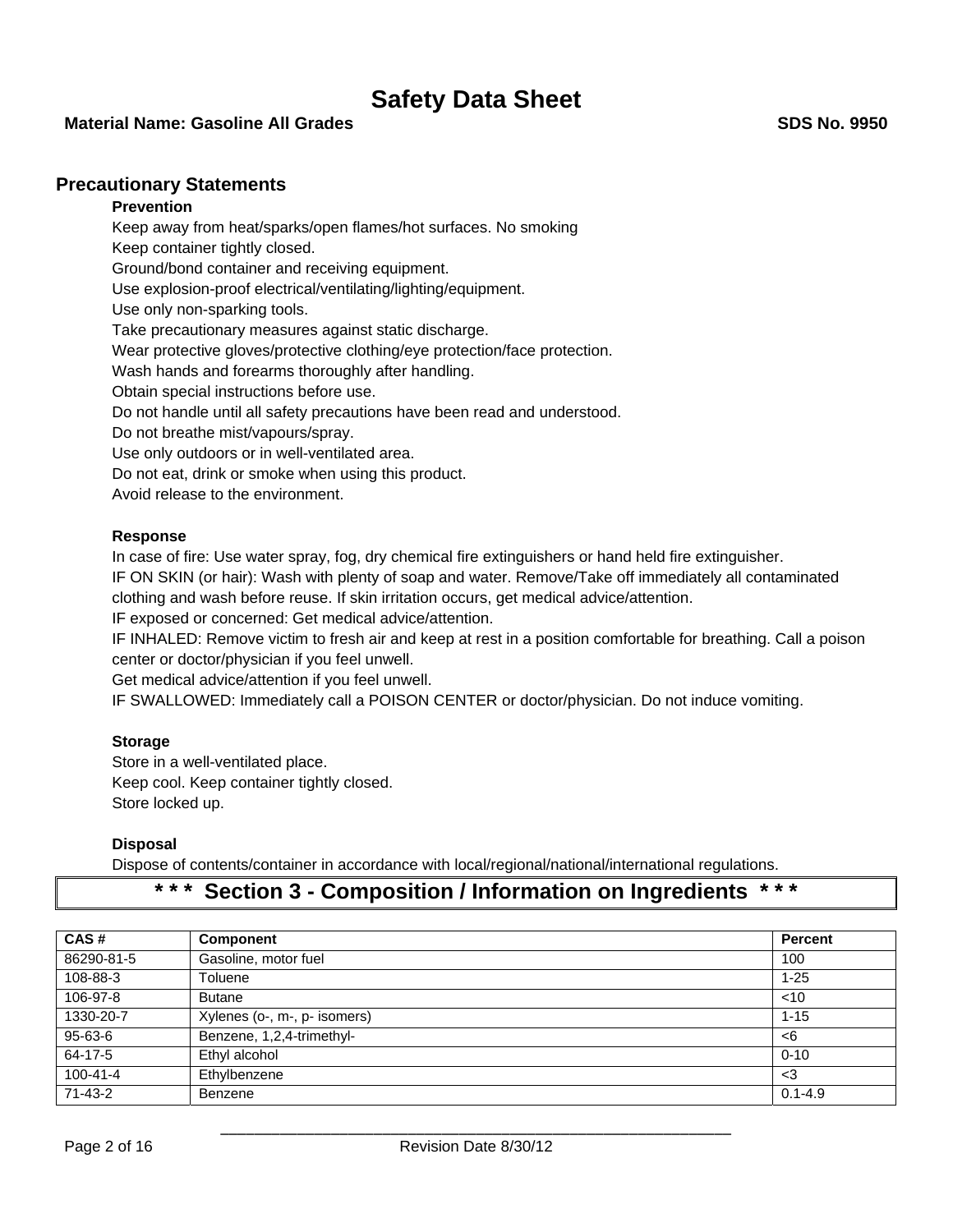#### **Material Name: Gasoline All Grades SDS No. 9950**

| $-$<br>110-54-ა | Hexane | U.5-4 |
|-----------------|--------|-------|

A complex blend of petroleum-derived normal and branched-chain alkane, cycloalkane, alkene, and aromatic hydrocarbons. May contain antioxidant and multifunctional additives. Non-oxygenated Conventional Gasoline and RBOB do not have oxygenates (Ethanol). Oxygenated Conventional and Reformulated Gasoline will have oxygenates for octane enhancement or as legally required.

# **\* \* \* Section 4 - First Aid Measures \* \* \***

### **First Aid: Eyes**

In case of contact with eyes, immediately flush with clean, low-pressure water for at least 15 min. Hold eyelids open to ensure adequate flushing. Seek medical attention.

### **First Aid: Skin**

Remove contaminated clothing. Wash contaminated areas thoroughly with soap and water or with waterless hand cleanser. Obtain medical attention if irritation or redness develops.

## **First Aid: Ingestion**

DO NOT INDUCE VOMITING. Do not give liquids. Obtain immediate medical attention. If spontaneous vomiting occurs, lean victim forward to reduce the risk of aspiration. Monitor for breathing difficulties. Small amounts of material which enter the mouth should be rinsed out until the taste is dissipated.

## **First Aid: Inhalation**

Remove person to fresh air. If person is not breathing, provide artificial respiration. If necessary, provide additional oxygen once breathing is restored if trained to do so. Seek medical attention immediately.

# **\* \* \* Section 5 - Fire Fighting Measures \* \* \***

# **General Fire Hazards**

See Section 9 for Flammability Properties.

Vapors may be ignited rapidly when exposed to heat, spark, open flame or other source of ignition. Flowing product may be ignited by self-generated static electricity. When mixed with air and exposed to an ignition source, flammable vapors can burn in the open or explode in confined spaces. Being heavier than air, vapors may travel long distances to an ignition source and flash back. Runoff to sewer may cause fire or explosion hazard.

## **Hazardous Combustion Products**

Carbon monoxide, carbon dioxide and non-combusted hydrocarbons (smoke). Contact with nitric and sulfuric acids will form nitrocresols that can decompose violently.

## **Extinguishing Media**

SMALL FIRES: Any extinguisher suitable for Class B fires, dry chemical, CO2, water spray, fire fighting foam, or gaseous extinguishing agent.

LARGE FIRES: Water spray, fog or fire fighting foam. Water may be ineffective for fighting the fire, but may be used to cool fire-exposed containers.

Firefighting foam suitable for polar solvents is recommended for fuel with greater than 10% oxygenate concentration.

### **Unsuitable Extinguishing Media**

None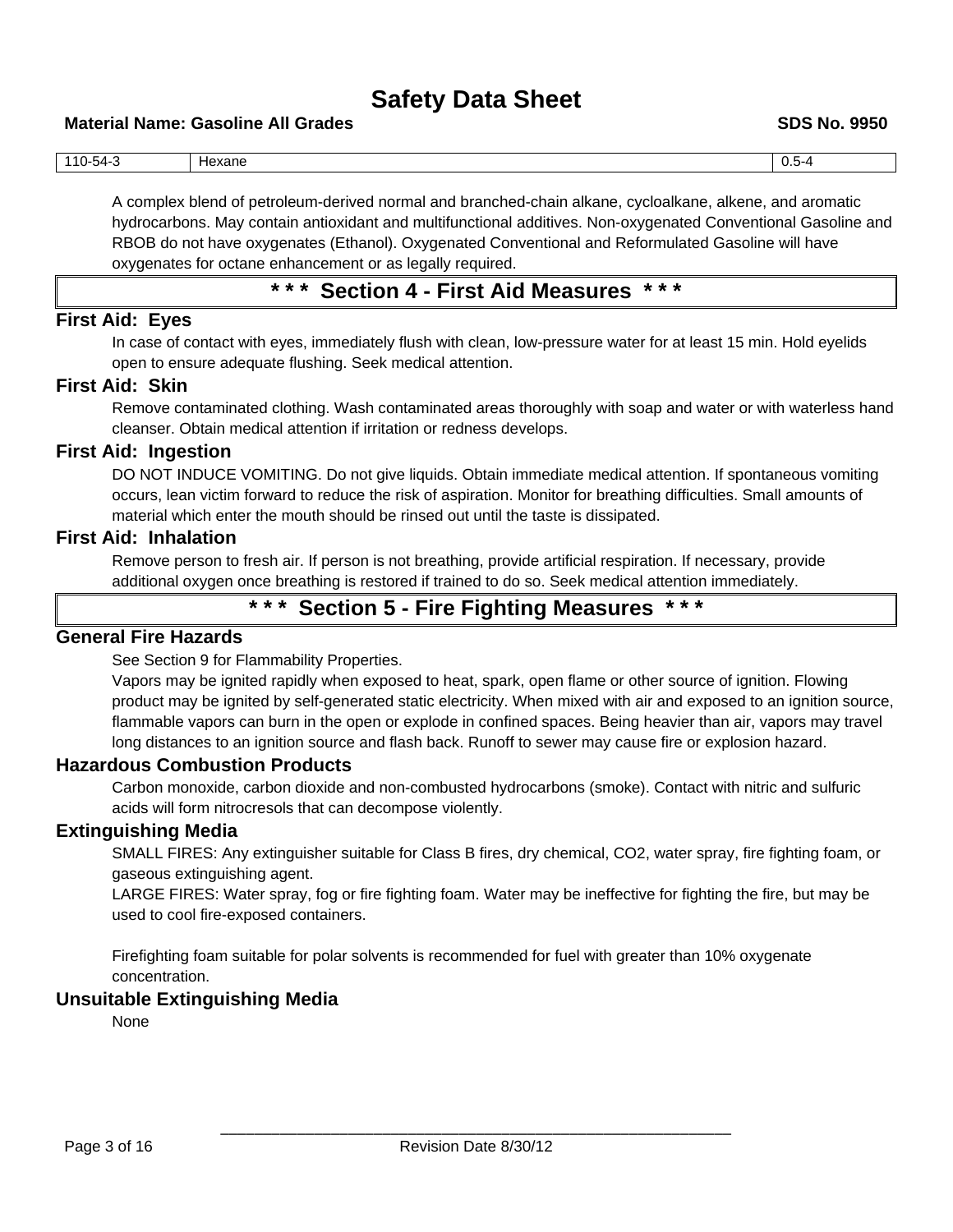# **Fire Fighting Equipment/Instructions**

Small fires in the incipient (beginning) stage may typically be extinguished using handheld portable fire extinguishers and other fire fighting equipment. Firefighting activities that may result in potential exposure to high heat, smoke or toxic by-products of combustion should require NIOSH/MSHA- approved pressure-demand selfcontained breathing apparatus with full facepiece and full protective clothing. Isolate area around container involved in fire. Cool tanks, shells, and containers exposed to fire and excessive heat with water. For massive fires the use of unmanned hose holders or monitor nozzles may be advantageous to further minimize personnel exposure. Major fires may require withdrawal, allowing the tank to burn. Large storage tank fires typically require specially trained personnel and equipment to extinguish the fire, often including the need for properly applied fire fighting foam.

# **\* \* \* Section 6 - Accidental Release Measures \* \* \***

# **Recovery and Neutralization**

Carefully contain and stop the source of the spill, if safe to do so.

### **Materials and Methods for Clean-Up**

Take up with sand or other oil absorbing materials. Carefully shovel, scoop or sweep up into a waste container for reclamation or disposal. Caution, flammable vapors may accumulate in closed containers.

## **Emergency Measures**

Evacuate nonessential personnel and remove or secure all ignition sources. Consider wind direction; stay upwind and uphill, if possible. Evaluate the direction of product travel, diking, sewers, etc. to confirm spill areas. Spills may infiltrate subsurface soil and groundwater; professional assistance may be necessary to determine the extent of subsurface impact.

# **Personal Precautions and Protective Equipment**

Response and clean-up crews must be properly trained and must utilize proper protective equipment (see Section 8).

# **Environmental Precautions**

Protect bodies of water by diking, absorbents, or absorbent boom, if possible. Do not flush down sewer or drainage systems, unless system is designed and permitted to handle such material. The use of fire fighting foam may be useful in certain situations to reduce vapors. The proper use of water spray may effectively disperse product vapors or the liquid itself, preventing contact with ignition sources or areas/equipment that require protection.

# **Prevention of Secondary Hazards**

None

# **\* \* \* Section 7 - Handling and Storage \* \* \***

# **Handling Procedures**

USE ONLY AS A MOTOR FUEL. DO NOT SIPHON BY MOUTH

Handle as a flammable liquid. Keep away from heat, sparks, and open flame! Electrical equipment should be approved for classified area. Bond and ground containers during product transfer to reduce the possibility of static-initiated fire or explosion.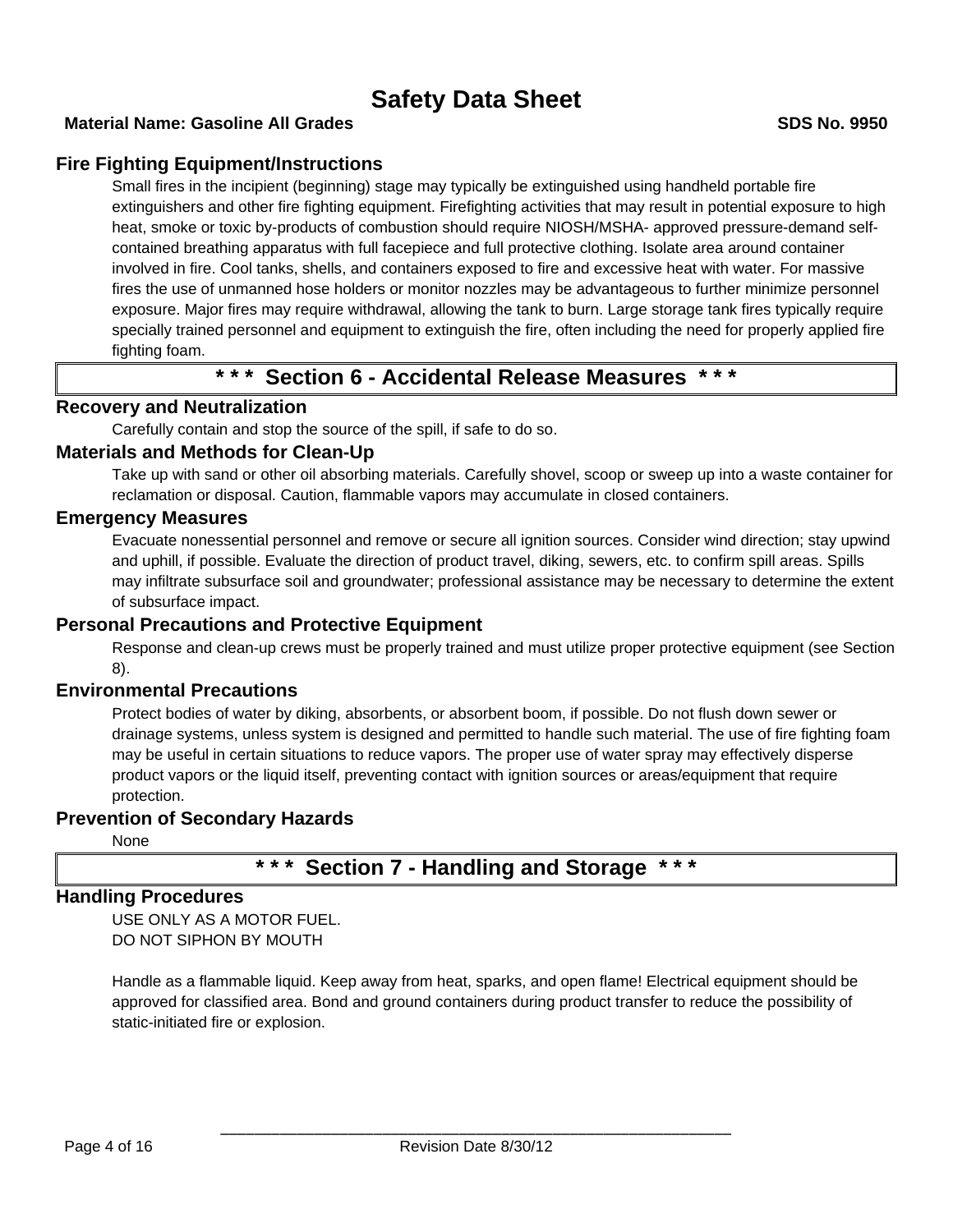## **Material Name: Gasoline All Grades SDS No. 9950**

Special slow load procedures for "switch loading" must be followed to avoid the static ignition hazard that can exist when higher flash point material (such as fuel oil) is loaded into tanks previously containing low flash point products (such as this product) - see API Publication 2003, "Protection Against Ignitions Arising Out Of Static, Lightning and Stray Currents."

## **Storage Procedures**

Keep away from flame, sparks, excessive temperatures and open flame. Use approved vented containers. Keep containers closed and clearly labeled. Empty product containers or vessels may contain explosive vapors. Do not pressurize, cut, heat, weld or expose such containers to sources of ignition.

Store in a well-ventilated area. This storage area should comply with NFPA 30 "Flammable and Combustible Liquid Code". Avoid storage near incompatible materials. The cleaning of tanks previously containing this product should follow API Recommended Practice (RP) 2013 "Cleaning Mobile Tanks In Flammable and Combustible Liquid Service" and API RP 2015 "Cleaning Petroleum Storage Tanks".

## **Incompatibilities**

Keep away from strong oxidizers.

# **\* \* \* Section 8 - Exposure Controls / Personal Protection \* \* \***

## **Component Exposure Limits**

**Gasoline, motor fuel (86290-81-5)**

ACGIH: 300 ppm TWA 500 ppm STEL

### **Toluene (108-88-3)**

ACGIH: 20 ppm TWA OSHA: 200 ppm TWA; 375 mg/m3 TWA 150 ppm STEL; 560 mg/m3 STEL NIOSH: 100 ppm TWA; 375 mg/m3 TWA 150 ppm STEL; 560 mg/m3 STEL

### **Butane (106-97-8)**

ACGIH: 1000 ppm TWA (listed under Aliphatic hydrocarbon gases: Alkane C1-4) OSHA: 800 ppm TWA; 1900 mg/m3 TWA NIOSH: 800 ppm TWA; 1900 mg/m3 TWA

## **Xylenes (o-, m-, p- isomers) (1330-20-7)**

ACGIH: 100 ppm TWA 150 ppm STEL OSHA: 100 ppm TWA; 435 mg/m3 TWA 150 ppm STEL; 655 mg/m3 STEL

### **Benzene, 1,2,4-trimethyl- (95-63-6)**

NIOSH: 25 ppm TWA; 125 mg/m3 TWA

#### **Ethyl alcohol (64-17-5)**

ACGIH: 1000 ppm STEL OSHA: 1000 ppm TWA; 1900 mg/m3 TWA NIOSH: 1000 ppm TWA; 1900 mg/m3 TWA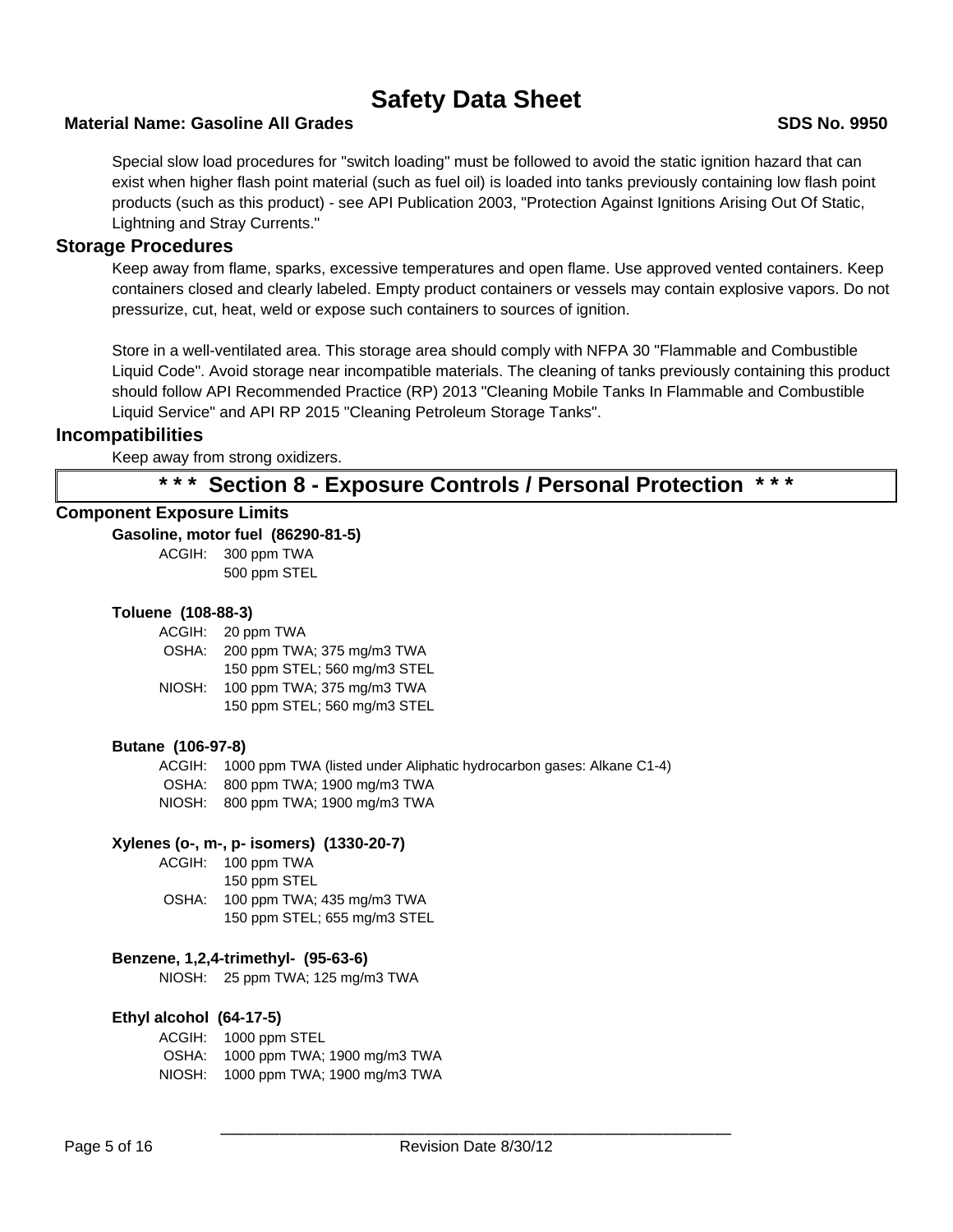### **Material Name: Gasoline All Grades SDS No. 9950**

#### **Ethylbenzene (100-41-4)**

| ACGIH: | 20 ppm TWA                   |
|--------|------------------------------|
| OSHA:  | 100 ppm TWA; 435 mg/m3 TWA   |
|        | 125 ppm STEL; 545 mg/m3 STEL |
| NIOSH: | 100 ppm TWA; 435 mg/m3 TWA   |
|        | 125 ppm STEL; 545 mg/m3 STEL |

#### **Benzene (71-43-2)**

| ACGIH: 0.5 ppm TWA                                                                        |
|-------------------------------------------------------------------------------------------|
| 2.5 ppm STEL                                                                              |
| Skin - potential significant contribution to overall exposure by the cutaneous route      |
| OSHA: 5 ppm STEL (Cancer hazard, Flammable, See 29 CFR 1910.1028, 15 min); 0.5 ppm Action |
| Level; 1 ppm TWA                                                                          |
| NIOSH: 0.1 ppm TWA                                                                        |
| 1 ppm STEL                                                                                |

#### **Hexane (110-54-3)**

| ACGIH: 50 ppm TWA                                                                    |
|--------------------------------------------------------------------------------------|
| Skin - potential significant contribution to overall exposure by the cutaneous route |
| OSHA: 500 ppm TWA; 1800 mg/m3 TWA                                                    |
| NIOSH: 50 ppm TWA; 180 mg/m3 TWA                                                     |

### **Engineering Measures**

Use adequate ventilation to keep vapor concentrations of this product below occupational exposure and flammability limits, particularly in confined spaces.

### **Personal Protective Equipment: Respiratory**

A NIOSH/MSHA-approved air-purifying respirator with organic vapor cartridges or canister may be permissible under certain circumstances where airborne concentrations are or may be expected to exceed exposure limits or for odor or irritation. Protection provided by air-purifying respirators is limited.

Use a positive pressure, air-supplied respirator if there is a potential for uncontrolled release, exposure levels are not known, in oxygen-deficient atmospheres, or any other circumstance where an air-purifying respirator may not provide adequate protection.

### **Personal Protective Equipment: Hands**

Gloves constructed of nitrile, neoprene, or PVC are recommended.

### **PERSONAL PROTECTIVE EQUIPMENT**

### **Personal Protective Equipment: Eyes**

Safety glasses or goggles are recommended where there is a possibility of splashing or spraying.

### **Personal Protective Equipment: Skin and Body**

Chemical protective clothing such as of E.I. DuPont TyChem®, Saranex® or equivalent recommended based on degree of exposure. Note: The resistance of specific material may vary from product to product as well as with degree of exposure. Consult manufacturer specifications for further information.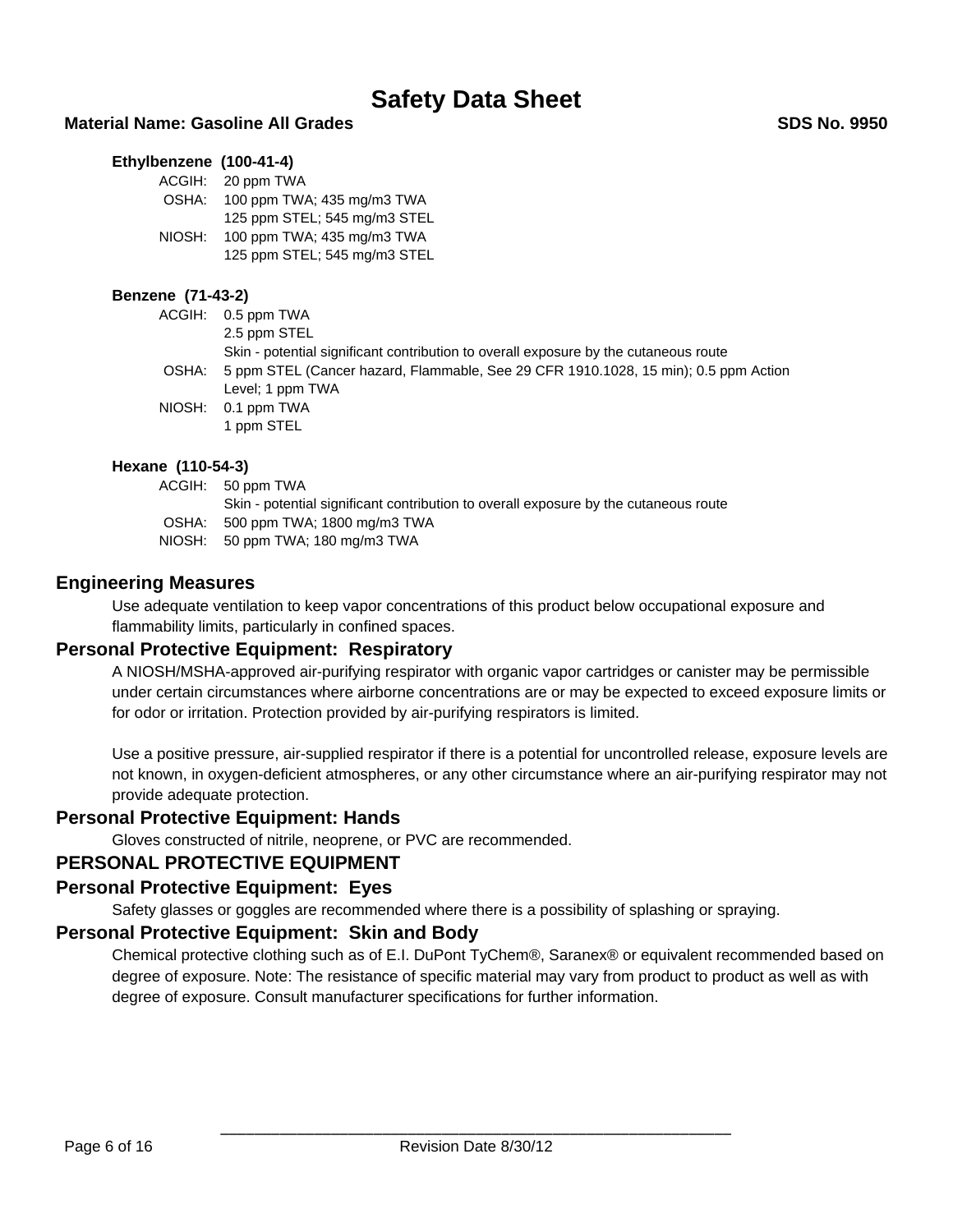# **\* \* \* Section 9 - Physical & Chemical Properties \* \* \***

| Appearance:                     | Translucent, straw-colored or<br>light yellow                                                          | Odor:                           | Strong, characteristic aromatic<br>hydrocarbon odor. Sweet-ether<br>like |
|---------------------------------|--------------------------------------------------------------------------------------------------------|---------------------------------|--------------------------------------------------------------------------|
| <b>Physical State:</b>          | Liquid                                                                                                 | pH:                             | ND.                                                                      |
|                                 | <b>Vapor Pressure:</b> $6.4 - 15$ RVP @ 100 °F (38 °C)<br>(275-475 mm Hg @ 68 °F (20)<br>$^{\circ}$ C) | <b>Vapor Density:</b>           | AP 3-4                                                                   |
| <b>Boiling Point:</b>           | 85-437 °F (39-200 °C)                                                                                  | <b>Melting Point:</b>           | ND.                                                                      |
| Solubility (H2O):               | Negligible to Slight                                                                                   | <b>Specific Gravity:</b>        | 0.70-0.78                                                                |
| <b>Evaporation Rate:</b>        | $10 - 11$                                                                                              | VOC:                            | ND.                                                                      |
| <b>Percent Volatile:</b>        | 100%                                                                                                   | Octanol/H2O Coeff.:             | ND.                                                                      |
| <b>Flash Point:</b>             | -45 °F (-43 °C)                                                                                        | <b>Flash Point Method:</b>      | <b>PMCC</b>                                                              |
| <b>Upper Flammability Limit</b> | 7.6%                                                                                                   | <b>Lower Flammability Limit</b> | 1.4%                                                                     |
| (UEL):                          |                                                                                                        | (LEL):                          |                                                                          |
| <b>Burning Rate:</b>            | <b>ND</b>                                                                                              | <b>Auto Ignition:</b>           | >530°F (>280°C)                                                          |

# **\* \* \* Section 10 - Chemical Stability & Reactivity Information \* \* \***

# **Chemical Stability**

This is a stable material.

## **Hazardous Reaction Potential**

Will not occur.

### **Conditions to Avoid**

Avoid high temperatures, open flames, sparks, welding, smoking and other ignition sources.

### **Incompatible Products**

Keep away from strong oxidizers.

### **Hazardous Decomposition Products**

Carbon monoxide, carbon dioxide and non-combusted hydrocarbons (smoke). Contact with nitric and sulfuric acids will form nitrocresols that can decompose violently.

# **\* \* \* Section 11 - Toxicological Information \* \* \***

# **Acute Toxicity**

### **A: General Product Information**

Harmful if swallowed.

# **B: Component Analysis - LD50/LC50**

#### **Gasoline, motor fuel (86290-81-5)**

Inhalation LC50 Rat >5.2 mg/L 4 h; Oral LD50 Rat 14000 mg/kg; Dermal LD50 Rabbit >2000 mg/kg

### **Toluene (108-88-3)**

Inhalation LC50 Rat 12.5 mg/L 4 h; Inhalation LC50 Rat >26700 ppm 1 h; Oral LD50 Rat 636 mg/kg; Dermal LD50 Rabbit 8390 mg/kg; Dermal LD50 Rat 12124 mg/kg

### **Butane (106-97-8)**

Inhalation LC50 Rat 658 mg/L 4 h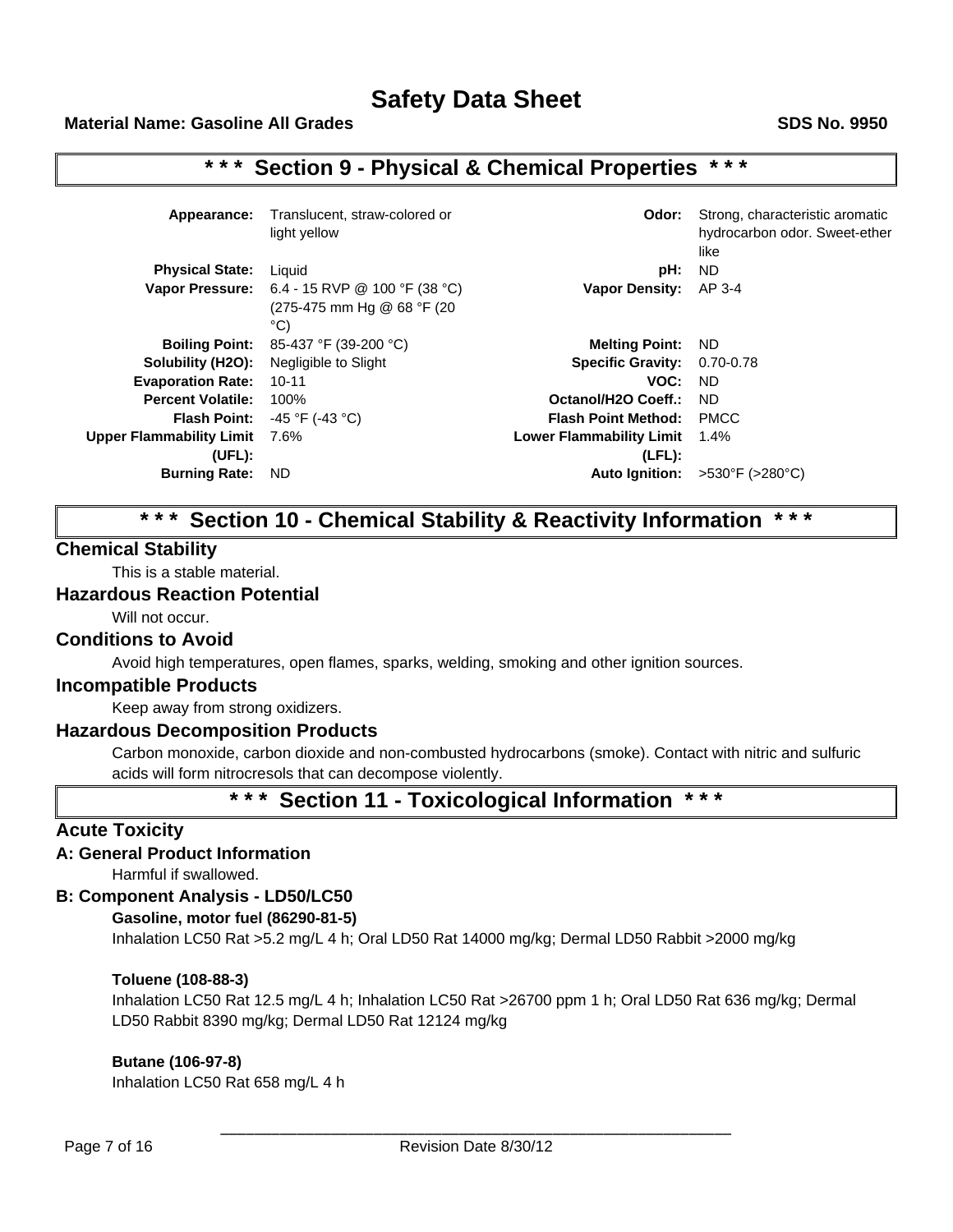# **Material Name: Gasoline All Grades SDS No. 9950**

### **Xylenes (o-, m-, p- isomers) (1330-20-7)**

Inhalation LC50 Rat 5000 ppm 4 h; Inhalation LC50 Rat 47635 mg/L 4 h; Oral LD50 Rat 4300 mg/kg; Dermal LD50 Rabbit >1700 mg/kg

#### **Benzene, 1,2,4-trimethyl- (95-63-6)**

Inhalation LC50 Rat 18 g/m3 4 h; Oral LD50 Rat 3400 mg/kg; Dermal LD50 Rabbit >3160 mg/kg

### **Ethyl alcohol (64-17-5)**

Oral LD50 Rat 7060 mg/kg; Inhalation LC50 Rat 124.7 mg/L 4 h

#### **Ethylbenzene (100-41-4)**

Inhalation LC50 Rat 17.2 mg/L 4 h; Oral LD50 Rat 3500 mg/kg; Dermal LD50 Rabbit 15354 mg/kg

#### **Benzene (71-43-2)**

Inhalation LC50 Rat 13050-14380 ppm 4 h; Oral LD50 Rat 1800 mg/kg

#### **Hexane (110-54-3)**

Inhalation LC50 Rat 48000 ppm 4 h; Oral LD50 Rat 25 g/kg; Dermal LD50 Rabbit 3000 mg/kg

## **Potential Health Effects: Skin Corrosion Property/Stimulativeness**

Practically non-toxic if absorbed following acute (single) exposure. May cause skin irritation with prolonged or repeated contact. Liquid may be absorbed through the skin in toxic amounts if large areas of skin are repeatedly exposed.

### **Potential Health Effects: Eye Critical Damage/ Stimulativeness**

Moderate irritant. Contact with liquid or vapor may cause irritation.

# **Potential Health Effects: Ingestion**

Ingestion may cause gastrointestinal disturbances, including irritation, nausea, vomiting and diarrhea, and central nervous system (brain) effects similar to alcohol intoxication. In severe cases, tremors, convulsions, loss of consciousness, coma, respiratory arrest, and death may occur.

## **Potential Health Effects: Inhalation**

Excessive exposure may cause irritations to the nose, throat, lungs and respiratory tract. Central nervous system (brain) effects may include headache, dizziness, loss of balance and coordination, unconsciousness, coma, respiratory failure, and death.

WARNING: the burning of any hydrocarbon as a fuel in an area without adequate ventilation may result in hazardous levels of combustion products, including carbon monoxide, and inadequate oxygen levels, which may cause unconsciousness, suffocation, and death.

## **Respiratory Organs Sensitization/Skin Sensitization**

This product is not reported to have any skin sensitization effects.

### **Generative Cell Mutagenicity**

This product may cause genetic defects.

### **Carcinogenicity**

### **A: General Product Information**

May cause cancer.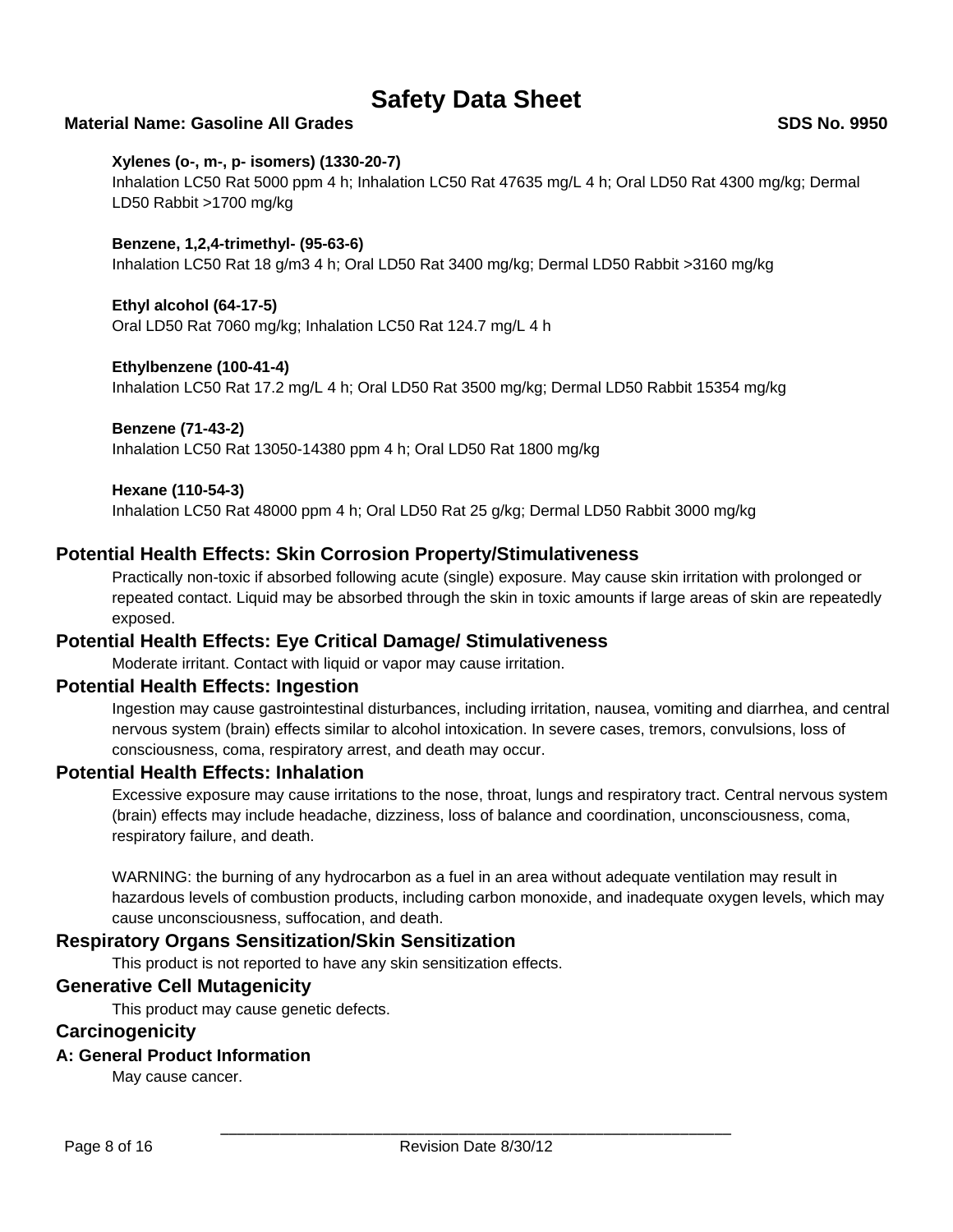## **Material Name: Gasoline All Grades SDS No. 9950**

IARC has determined that gasoline and gasoline exhaust are possibly carcinogenic in humans. Inhalation exposure to completely vaporized unleaded gasoline caused kidney cancers in male rats and liver tumors in female mice. The U.S. EPA has determined that the male kidney tumors are species-specific and are irrelevant for human health risk assessment. The significance of the tumors seen in female mice is not known. Exposure to light hydrocarbons in the same boiling range as this product has been associated in animal studies with effects to the central and peripheral nervous systems, liver, and kidneys. The significance of these animal models to predict similar human response to gasoline is uncertain.

This product contains benzene. Human health studies indicate that prolonged and/or repeated overexposure to benzene may cause damage to the blood-forming system (particularly bone marrow), and serious blood disorders such as aplastic anemia and leukemia. Benzene is listed as a human carcinogen by the NTP, IARC, OSHA and ACGIH.

# **B: Component Carcinogenicity**

### **Gasoline, motor fuel (86290-81-5)**

ACGIH: A3 - Confirmed Animal Carcinogen with Unknown Relevance to Humans

### **Toluene (108-88-3)**

- ACGIH: A4 Not Classifiable as a Human Carcinogen
	- IARC: Monograph 71 [1999]; Monograph 47 [1989] (Group 3 (not classifiable))

## **Xylenes (o-, m-, p- isomers) (1330-20-7)**

- ACGIH: A4 Not Classifiable as a Human Carcinogen
	- IARC: Monograph 71 [1999]; Monograph 47 [1989] (Group 3 (not classifiable))

### **Ethyl alcohol (64-17-5)**

ACGIH: A3 - Confirmed Animal Carcinogen with Unknown Relevance to Humans IARC: Monograph 100E [in preparation] (in alcoholic beverages); Monograph 96 [2010] (in alcoholic beverages) (Group 1 (carcinogenic to humans))

### **Ethylbenzene (100-41-4)**

ACGIH: A3 - Confirmed Animal Carcinogen with Unknown Relevance to Humans IARC: Monograph 77 [2000] (Group 2B (possibly carcinogenic to humans))

# **Benzene (71-43-2)**

- ACGIH: A1 Confirmed Human Carcinogen
- OSHA: 5 ppm STEL (Cancer hazard, Flammable, See 29 CFR 1910.1028, 15 min); 0.5 ppm Action Level; 1 ppm TWA
- NIOSH: potential occupational carcinogen
- NTP: Known Human Carcinogen (Select Carcinogen)
- IARC: Monograph 100F [in preparation]; Supplement 7 [1987]; Monograph 29 [1982] (Group 1 (carcinogenic to humans))

# **Reproductive Toxicity**

This product is suspected of damaging fertility or the unborn child.

# **Specified Target Organ General Toxicity: Single Exposure**

This product may cause drowsiness or dizziness.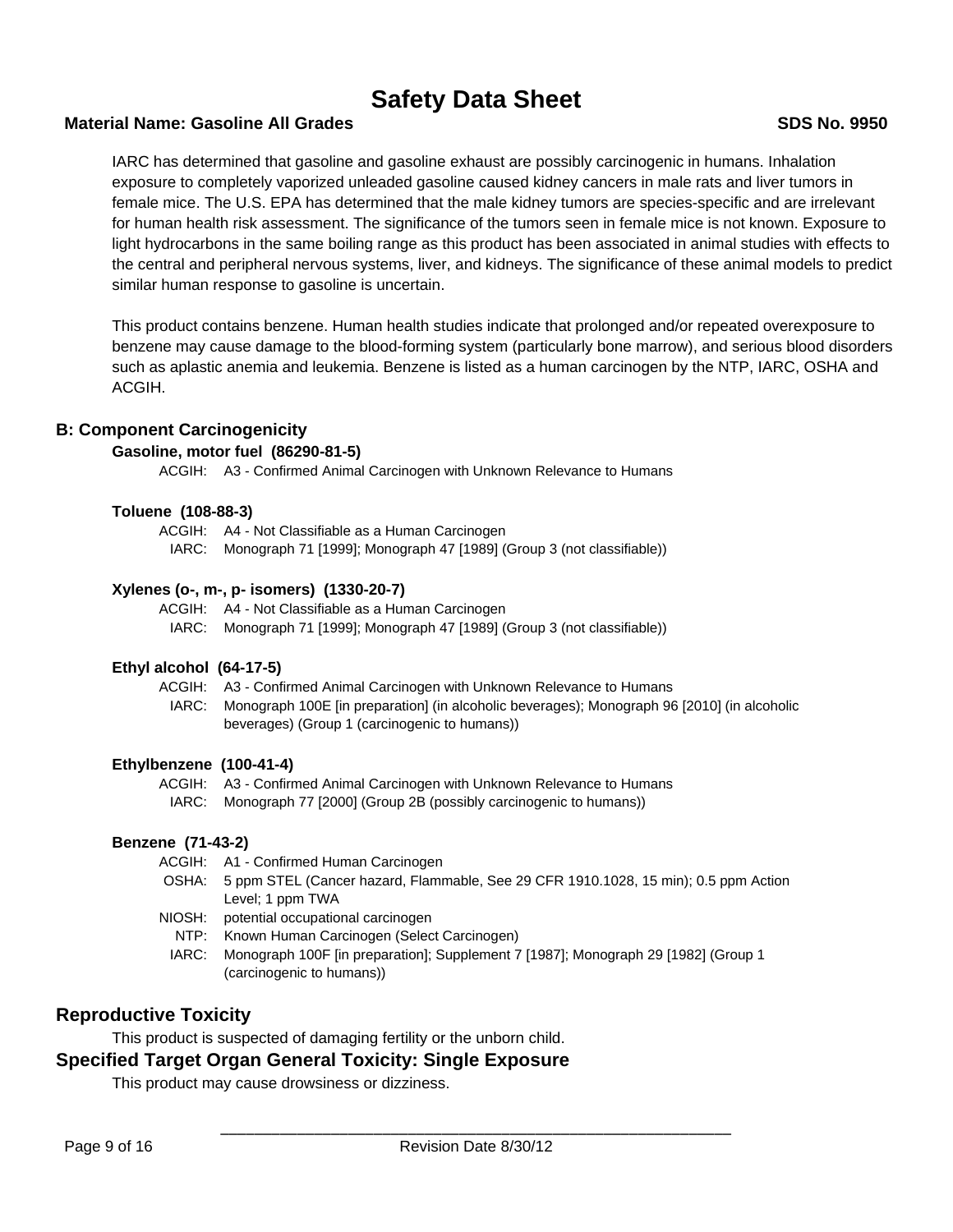## **Material Name: Gasoline All Grades SDS No. 9950**

# **Specified Target Organ General Toxicity: Repeated Exposure**

This product causes damage to organs through prolonged or repeated exposure.

# **Aspiration Respiratory Organs Hazard**

The major health threat of ingestion occurs from the danger of aspiration (breathing) of liquid drops into the lungs, particularly from vomiting. Aspiration may result in chemical pneumonia (fluid in the lungs), severe lung damage, respiratory failure and even death.

# **\* \* \* Section 12 - Ecological Information \* \* \***

## **Ecotoxicity**

## **A: General Product Information**

Very toxic to aquatic life with long lasting effects. Keep out of sewers, drainage areas and waterways. Report spills and releases, as applicable, under Federal and State regulations.

## **B: Component Analysis - Ecotoxicity - Aquatic Toxicity**

| Gasoline, motor fuel (86290-81-5)             |                                    |                   |
|-----------------------------------------------|------------------------------------|-------------------|
| <b>Test &amp; Species</b>                     |                                    | <b>Conditions</b> |
| 96 Hr LC50 Alburnus alburnus                  | 119 mg/L [static]                  |                   |
| 96 Hr LC50 Cyprinodon variegatus              | 82 mg/L [static]                   |                   |
| 72 Hr EC50 Pseudokirchneriella                | 56 mg/L                            |                   |
| subcapitata                                   |                                    |                   |
| 24 Hr EC50 Daphnia magna                      | 170 mg/L                           |                   |
| Toluene (108-88-3)                            |                                    |                   |
| <b>Test &amp; Species</b>                     |                                    | <b>Conditions</b> |
| 96 Hr LC50 Pimephales promelas                | 15.22-19.05 mg/L<br>[flow-through] | 1 day old         |
| 96 Hr LC50 Pimephales promelas                | 12.6 mg/L [static]                 |                   |
| 96 Hr LC50 Oncorhynchus mykiss                | 5.89-7.81 mg/L<br>[flow-through]   |                   |
| 96 Hr LC50 Oncorhynchus mykiss                | 14.1-17.16 mg/L<br>[static]        |                   |
| 96 Hr LC50 Oncorhynchus mykiss                | 5.8 mg/L [semi-<br>static]         |                   |
| 96 Hr LC50 Lepomis macrochirus                | 11.0-15.0 mg/L<br>[static]         |                   |
| 96 Hr LC50 Oryzias latipes                    | 54 mg/L [static]                   |                   |
| 96 Hr LC50 Poecilia reticulata                | 28.2 mg/L [semi-<br>static]        |                   |
| 96 Hr LC50 Poecilia reticulata                | 50.87-70.34 mg/L<br>[static]       |                   |
| 96 Hr EC50 Pseudokirchneriella<br>subcapitata | $>433$ mg/L                        |                   |
| 72 Hr EC50 Pseudokirchneriella                | 12.5 mg/L [static]                 |                   |
| subcapitata                                   |                                    |                   |
| 48 Hr EC50 Daphnia magna                      | 5.46 - 9.83 mg/L<br>[Static]       |                   |
| 48 Hr EC50 Daphnia magna                      | 11.5 mg/L                          |                   |
| Xylenes (o-, m-, p- isomers) (1330-20-7)      |                                    |                   |
| <b>Test &amp; Species</b>                     |                                    | <b>Conditions</b> |
| 96 Hr LC50 Pimephales promelas                | 13.4 mg/L [flow-                   |                   |

through]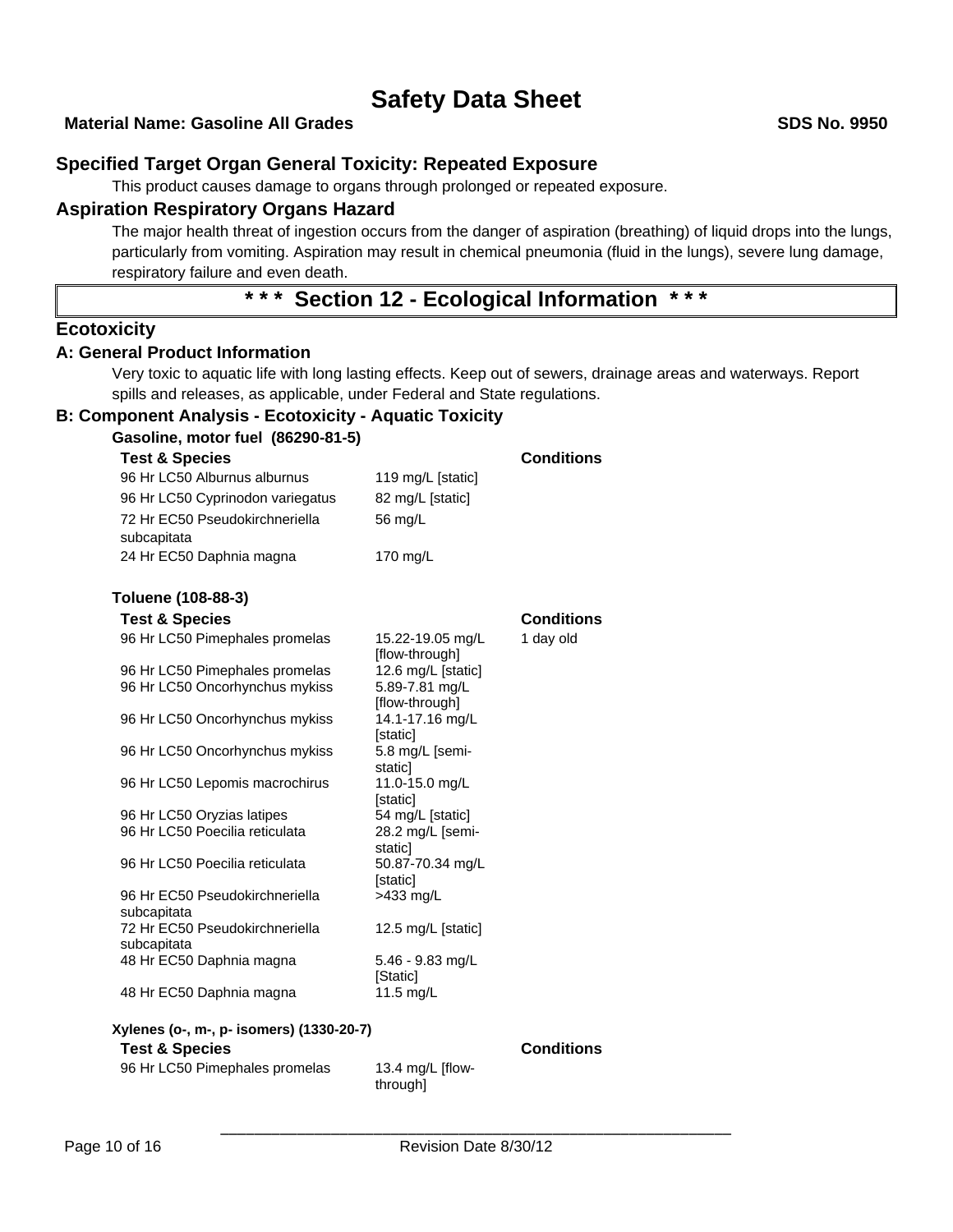# **Material Name: Gasoline All Grades SDS No. 9950**

| 96 Hr LC50 Oncorhynchus mykiss                       | 2.661-4.093 mg/L                                   |                   |
|------------------------------------------------------|----------------------------------------------------|-------------------|
| 96 Hr LC50 Oncorhynchus mykiss                       | [static]<br>13.5-17.3 mg/L                         |                   |
| 96 Hr LC50 Lepomis macrochirus                       | 13.1-16.5 mg/L                                     |                   |
|                                                      | [flow-through]                                     |                   |
| 96 Hr LC50 Lepomis macrochirus                       | 19 mg/L                                            |                   |
| 96 Hr LC50 Lepomis macrochirus                       | 7.711-9.591 mg/L                                   |                   |
| 96 Hr LC50 Pimephales promelas                       | [static]<br>23.53-29.97 mg/L<br>[static]           |                   |
| 96 Hr LC50 Cyprinus carpio                           | 780 mg/L [semi-<br>staticl                         |                   |
| 96 Hr LC50 Cyprinus carpio                           | >780 mg/L                                          |                   |
| 96 Hr LC50 Poecilia reticulata                       | 30.26-40.75 mg/L<br>[static]                       |                   |
| 48 Hr EC50 water flea                                | $3.82 \text{ mg/L}$                                |                   |
| 48 Hr LC50 Gammarus lacustris                        | $0.6$ mg/L                                         |                   |
| Benzene, 1,2,4-trimethyl- (95-63-6)                  |                                                    |                   |
| <b>Test &amp; Species</b>                            |                                                    | <b>Conditions</b> |
| 96 Hr LC50 Pimephales promelas                       | 7.19-8.28 mg/L<br>[flow-through]                   |                   |
| 48 Hr EC50 Daphnia magna                             | 6.14 mg/L                                          |                   |
| Ethyl alcohol (64-17-5)                              |                                                    |                   |
| <b>Test &amp; Species</b>                            |                                                    | <b>Conditions</b> |
| 96 Hr LC50 Oncorhynchus mykiss                       | 12.0 - 16.0 mL/L<br>[static]                       |                   |
| 96 Hr LC50 Pimephales promelas                       | >100 mg/L [static]                                 |                   |
| 96 Hr LC50 Pimephales promelas                       | 13400 - 15100 mg/L<br>[flow-through]               |                   |
| 48 Hr LC50 Daphnia magna                             | 9268 - 14221 mg/L                                  |                   |
| 24 Hr EC50 Daphnia magna                             | 10800 mg/L                                         |                   |
| 48 Hr EC50 Daphnia magna                             | 2 mg/L [Static]                                    |                   |
|                                                      |                                                    |                   |
| Ethylbenzene (100-41-4)<br><b>Test &amp; Species</b> |                                                    | <b>Conditions</b> |
| 96 Hr LC50 Oncorhynchus mykiss                       | 11.0-18.0 mg/L                                     |                   |
|                                                      | [static]                                           |                   |
| 96 Hr LC50 Oncorhynchus mykiss                       | 4.2 mg/L [semi-                                    |                   |
| 96 Hr LC50 Pimephales promelas                       | staticl<br>7.55-11 mg/L [flow-<br>1. احامر رمبر 14 |                   |

96 Hr LC50 Lepomis macrochirus 96 Hr LC50 Pimephales promelas 9.1-15.6 mg/L

96 Hr LC50 Poecilia reticulata 72 Hr EC50 Pseudokirchneriella subcapitata 96 Hr EC50 Pseudokirchneriella subcapitata 72 Hr EC50 Pseudokirchneriella subcapitata

through]<br>32 mg/L [static] [static]<br>9.6 mg/L [static] 4.6 mg/L >438 mg/L 2.6 - 11.3 mg/L [static]

\_\_\_\_\_\_\_\_\_\_\_\_\_\_\_\_\_\_\_\_\_\_\_\_\_\_\_\_\_\_\_\_\_\_\_\_\_\_\_\_\_\_\_\_\_\_\_\_\_\_\_\_\_\_\_\_\_\_\_\_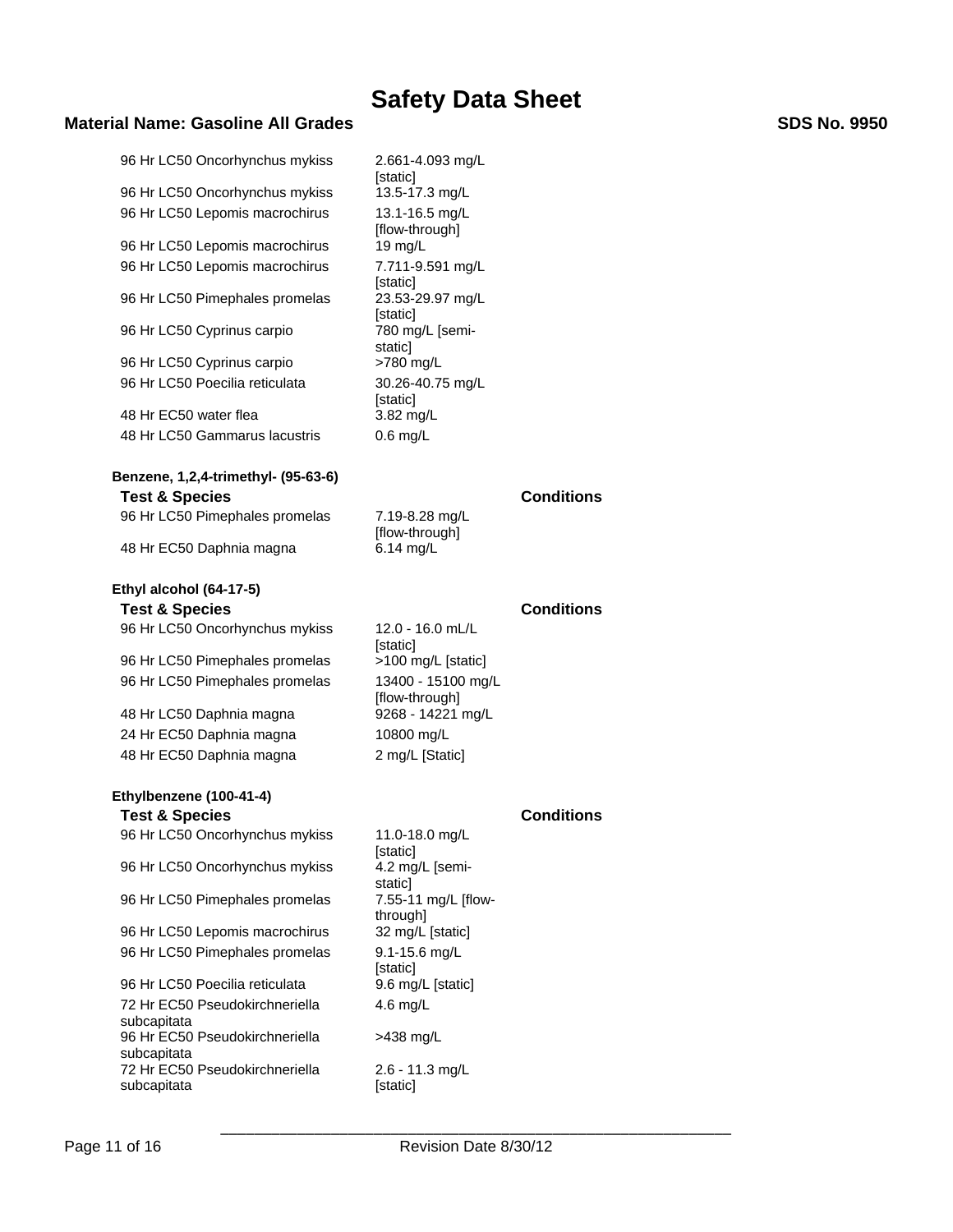# **Material Name: Gasoline All Grades SDS No. 9950**

| 96 Hr EC50 Pseudokirchneriella<br>subcapitata | 1.7 - 7.6 mg/L<br>[static]       |                   |
|-----------------------------------------------|----------------------------------|-------------------|
| 48 Hr EC50 Daphnia magna                      | $1.8 - 2.4$ mg/L                 |                   |
| <b>Benzene (71-43-2)</b>                      |                                  |                   |
| <b>Test &amp; Species</b>                     |                                  | <b>Conditions</b> |
| 96 Hr LC50 Pimephales promelas                | 10.7-14.7 mg/L<br>[flow-through] |                   |
| 96 Hr LC50 Oncorhynchus mykiss                | 5.3 mg/L [flow-<br>through]      |                   |
| 96 Hr LC50 Lepomis macrochirus                | 22.49 mg/L [static]              |                   |
| 96 Hr LC50 Poecilia reticulata                | 28.6 mg/L [static]               |                   |
| 96 Hr LC50 Pimephales promelas                | 22330-41160 µg/L<br>[static]     |                   |
| 96 Hr LC50 Lepomis macrochirus                | 70000-142000 µg/L<br>[static]    |                   |
| 72 Hr EC50 Pseudokirchneriella<br>subcapitata | $29 \text{ mg/L}$                |                   |
| 48 Hr EC50 Daphnia magna                      | 8.76 - 15.6 mg/L<br>[Static]     |                   |
| 48 Hr EC50 Daphnia magna                      | 10 $mq/L$                        |                   |
| Hexane (110-54-3)                             |                                  |                   |
| <b>Test &amp; Species</b>                     |                                  | <b>Conditions</b> |
| 96 Hr LC50 Pimephales promelas                | 2.1-2.98 mg/L [flow-<br>through] |                   |
| 24 Hr EC50 Daphnia magna                      | >1000 mg/L                       |                   |

# **Persistence/Degradability**

No information available.

# **Bioaccumulation**

No information available.

# **Mobility in Soil**

No information available.

# **\* \* \* Section 13 - Disposal Considerations \* \* \***

## **Waste Disposal Instructions**

See Section 7 for Handling Procedures. See Section 8 for Personal Protective Equipment recommendations.

### **Disposal of Contaminated Containers or Packaging**

Dispose of contents/container in accordance with local/regional/national/international regulations.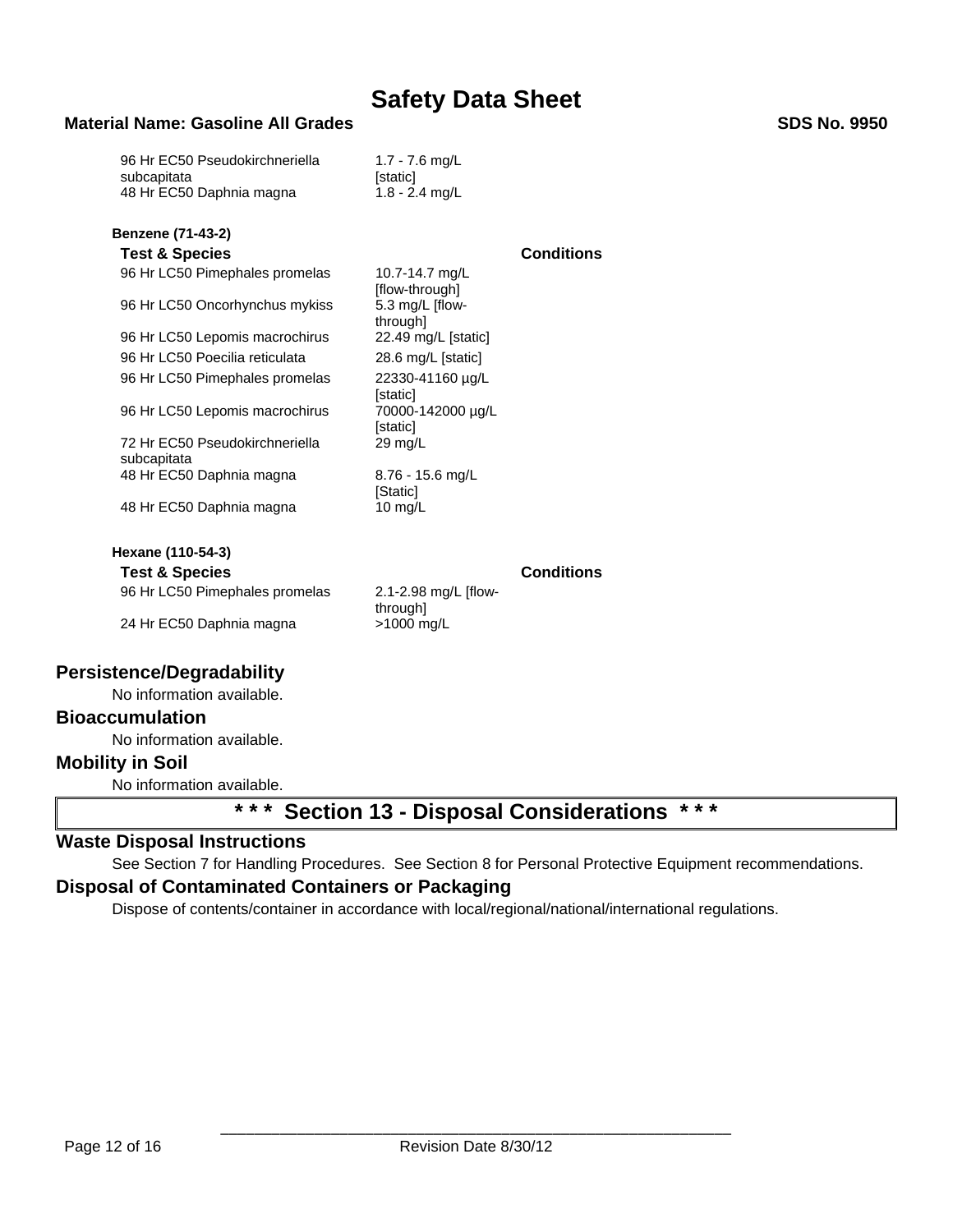# **\* \* \* Section 14 - Transportation Information \* \* \***

### **Component Marine Pollutants**

This material contains one or more of the following chemicals required by US DOT to be identified as marine pollutants.

| Component               | CAS #      |                                     |
|-------------------------|------------|-------------------------------------|
| motor fuel<br>Gasoline, | 86290-81-5 | regulated marine pollutant<br>. DOT |

# **DOT Information**

**Placard:** 

**Shipping Name: Gasoline** 

**UN #:** 1203 **Hazard Class:** 3 **Packing Group:** II



# **\* \* \* Section 15 - Regulatory Information \* \* \***

# **Regulatory Information**

#### **A: Component Analysis**

This material contains one or more of the following chemicals required to be identified under SARA Section 302 (40 CFR 355 Appendix A), SARA Section 313 (40 CFR 372.65) and/or CERCLA (40 CFR 302.4).

#### **Toluene (108-88-3)**

SARA 313: 1.0 % de minimis concentration CERCLA: 1000 lb final RQ; 454 kg final RQ

#### **Xylenes (o-, m-, p- isomers) (1330-20-7)**

SARA 313: 1.0 % de minimis concentration CERCLA: 100 lb final RQ; 45.4 kg final RQ

#### **Benzene, 1,2,4-trimethyl- (95-63-6)**

SARA 313: 1.0 % de minimis concentration

#### **Ethylbenzene (100-41-4)**

SARA 313: 0.1 % de minimis concentration

CERCLA: 1000 lb final RQ; 454 kg final RQ

#### **Benzene (71-43-2)**

SARA 313: 0.1 % de minimis concentration

CERCLA: 10 lb final RQ (received an adjusted RQ of 10 lbs based on potential carcinogenicity in an August 14, 1989 final rule); 4.54 kg final RQ (received an adjusted RQ of 10 lbs based on potential carcinogenicity in an August 14, 1989 final rule)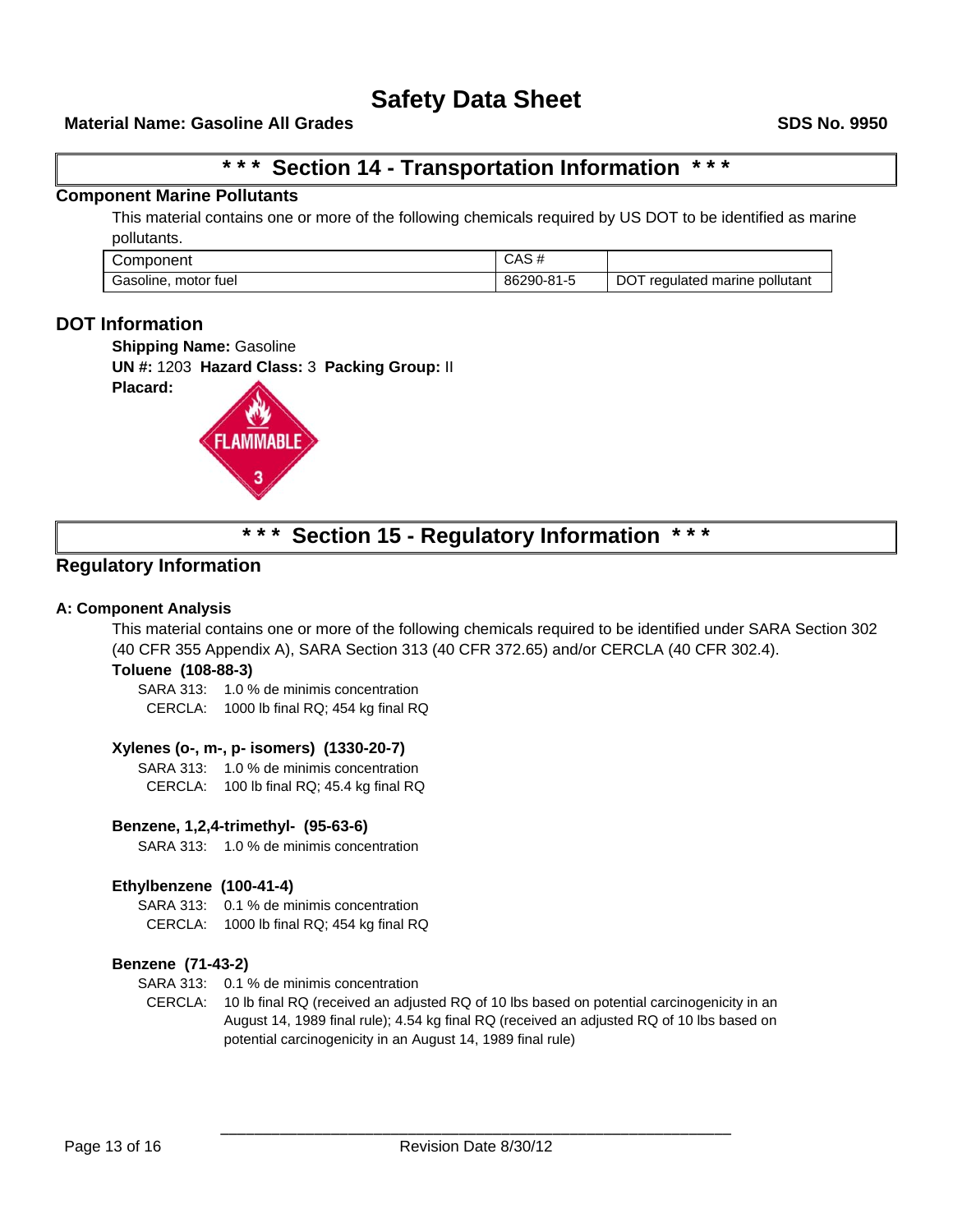# **Material Name: Gasoline All Grades SDS No. 9950**

#### **Hexane (110-54-3)**

SARA 313: 1.0 % de minimis concentration CERCLA: 5000 lb final RQ; 2270 kg final RQ

# **SARA Section 311/312 – Hazard Classes**

| Acute Health | <b>Chronic Health</b> | Fire | Sudden Release of Pressure | Reactive |
|--------------|-----------------------|------|----------------------------|----------|
|              |                       |      | $- -$                      | --       |

#### **Component Marine Pollutants**

This material contains one or more of the following chemicals required by US DOT to be identified as marine pollutants.

| Component               | CAS#       |                                      |
|-------------------------|------------|--------------------------------------|
| Gasoline,<br>motor fuel | 86290-81-5 | pollutant<br>regulated marine<br>יטכ |

#### **State Regulations**

#### **Component Analysis - State**

The following components appear on one or more of the following state hazardous substances lists:

| <b>Component</b>             | <b>CAS</b>     | CA        | МA  | <b>MN</b> | ΝJ  | <b>PA</b> | <b>RI</b> |
|------------------------------|----------------|-----------|-----|-----------|-----|-----------|-----------|
| Gasoline, motor fuel         | 86290-81-5     | No.       | No  | No.       | No  | Yes       | No.       |
| Toluene                      | 108-88-3       | Yes       | Yes | Yes       | Yes | Yes       | No.       |
| <b>Butane</b>                | 106-97-8       | Yes       | Yes | Yes       | Yes | Yes       | No.       |
| Xylenes (o-, m-, p- isomers) | 1330-20-7      | Yes       | Yes | Yes       | Yes | Yes       | No.       |
| Benzene, 1,2,4-trimethyl-    | $95 - 63 - 6$  | No        | Yes | Yes       | Yes | Yes       | No.       |
| Ethyl alcohol                | 64-17-5        | Yes       | Yes | Yes       | Yes | Yes       | No.       |
| Ethylbenzene                 | $100 - 41 - 4$ | Yes       | Yes | Yes       | Yes | Yes       | No.       |
| Benzene                      | $71 - 43 - 2$  | Yes       | Yes | Yes       | Yes | Yes       | No.       |
| Hexane                       | 110-54-3       | <b>No</b> | Yes | Yes       | Yes | Yes       | No        |

The following statement(s) are provided under the California Safe Drinking Water and Toxic Enforcement Act of 1986 (Proposition 65):

WARNING! This product contains a chemical known to the state of California to cause cancer. WARNING! This product contains a chemical known to the state of California to cause reproductive/developmental effects.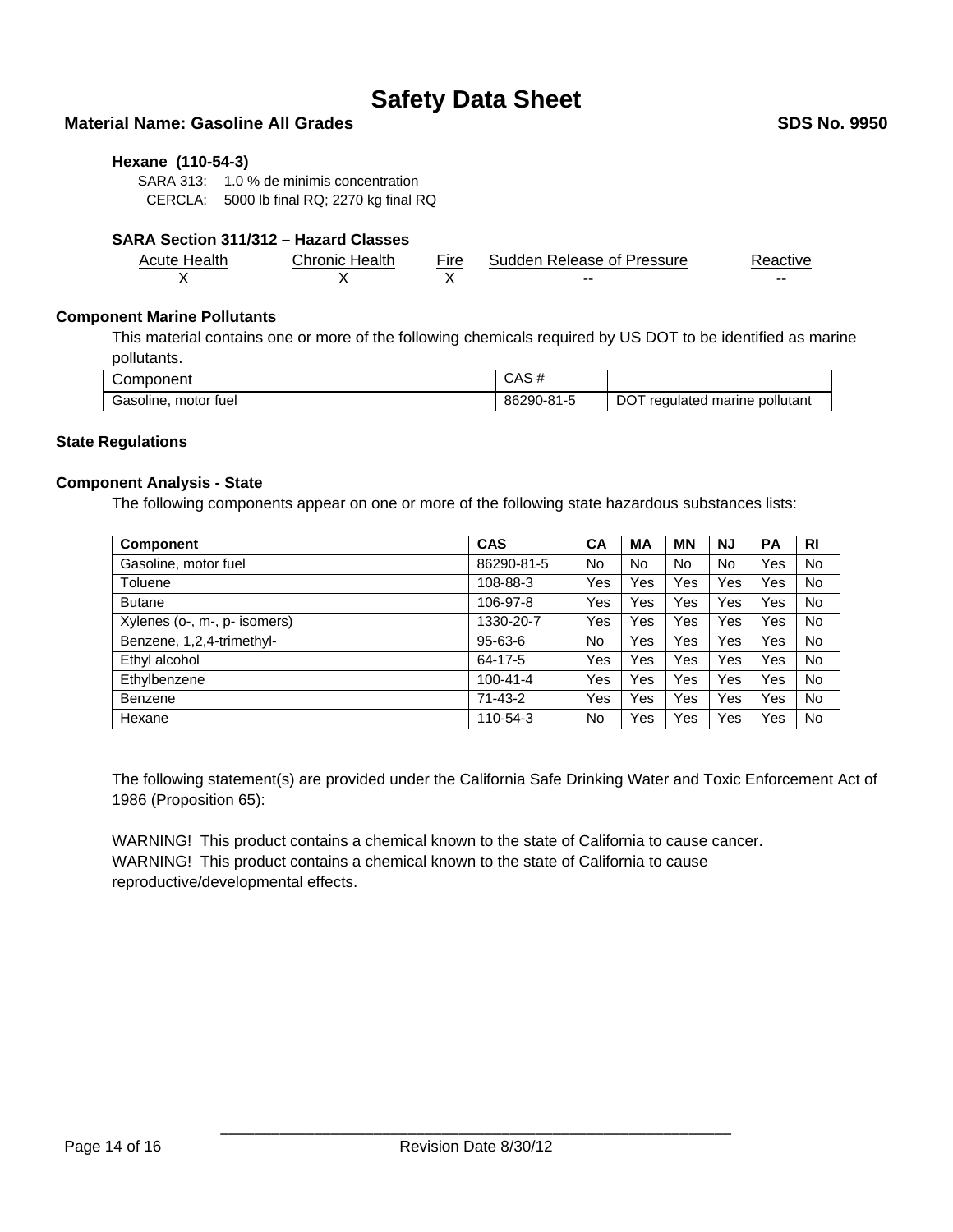# **Material Name: Gasoline All Grades SDS No. 9950**

#### **Component Analysis - WHMIS IDL**

The following components are identified under the Canadian Hazardous Products Act Ingredient Disclosure List:

| <b>Component</b>          | CAS#           | <b>Minimum Concentration</b> |
|---------------------------|----------------|------------------------------|
| Toluene                   | 108-88-3       | $1\%$                        |
| <b>Butane</b>             | 106-97-8       | 1%                           |
| Benzene, 1,2,4-trimethyl- | $95 - 63 - 6$  | 0.1%                         |
| Ethyl alcohol             | 64-17-5        | 0.1%                         |
| Ethylbenzene              | $100 - 41 - 4$ | 0.1%                         |
| Benzene                   | 71-43-2        | 0.1%                         |
| Hexane                    | 110-54-3       | 1%                           |

#### **Additional Regulatory Information**

#### **Component Analysis - Inventory**

| <b>Component</b>             | CAS#           | <b>TSCA</b> | <b>CAN</b> | <b>EEC</b>    |
|------------------------------|----------------|-------------|------------|---------------|
| Gasoline, motor fuel         | 86290-81-5     | No          | <b>DSL</b> | <b>EINECS</b> |
| Toluene                      | 108-88-3       | Yes         | <b>DSL</b> | <b>EINECS</b> |
| <b>Butane</b>                | 106-97-8       | Yes         | <b>DSL</b> | <b>EINECS</b> |
| Xylenes (o-, m-, p- isomers) | 1330-20-7      | Yes         | <b>DSL</b> | <b>EINECS</b> |
| Benzene, 1,2,4-trimethyl-    | $95 - 63 - 6$  | Yes         | <b>DSL</b> | <b>EINECS</b> |
| Ethyl alcohol                | 64-17-5        | Yes         | <b>DSL</b> | <b>EINECS</b> |
| Ethylbenzene                 | $100 - 41 - 4$ | Yes         | <b>DSL</b> | <b>EINECS</b> |
| <b>Benzene</b>               | $71 - 43 - 2$  | Yes         | <b>DSL</b> | <b>EINECS</b> |
| Hexane                       | 110-54-3       | Yes         | <b>DSL</b> | <b>EINECS</b> |

# **\* \* \* Section 16 - Other Information \* \* \***



# **Key/Legend**

EPA = Environmental Protection Agency; TSCA = Toxic Substance Control Act; ACGIH = American Conference of Governmental Industrial Hygienists; IARC = International Agency for Research on Cancer; NIOSH = National Institute for Occupational Safety and Health; NTP = National Toxicology Program; OSHA = Occupational Safety and Health Administration., NJTSR = New Jersey Trade Secret Registry.

### **Literature References**

None